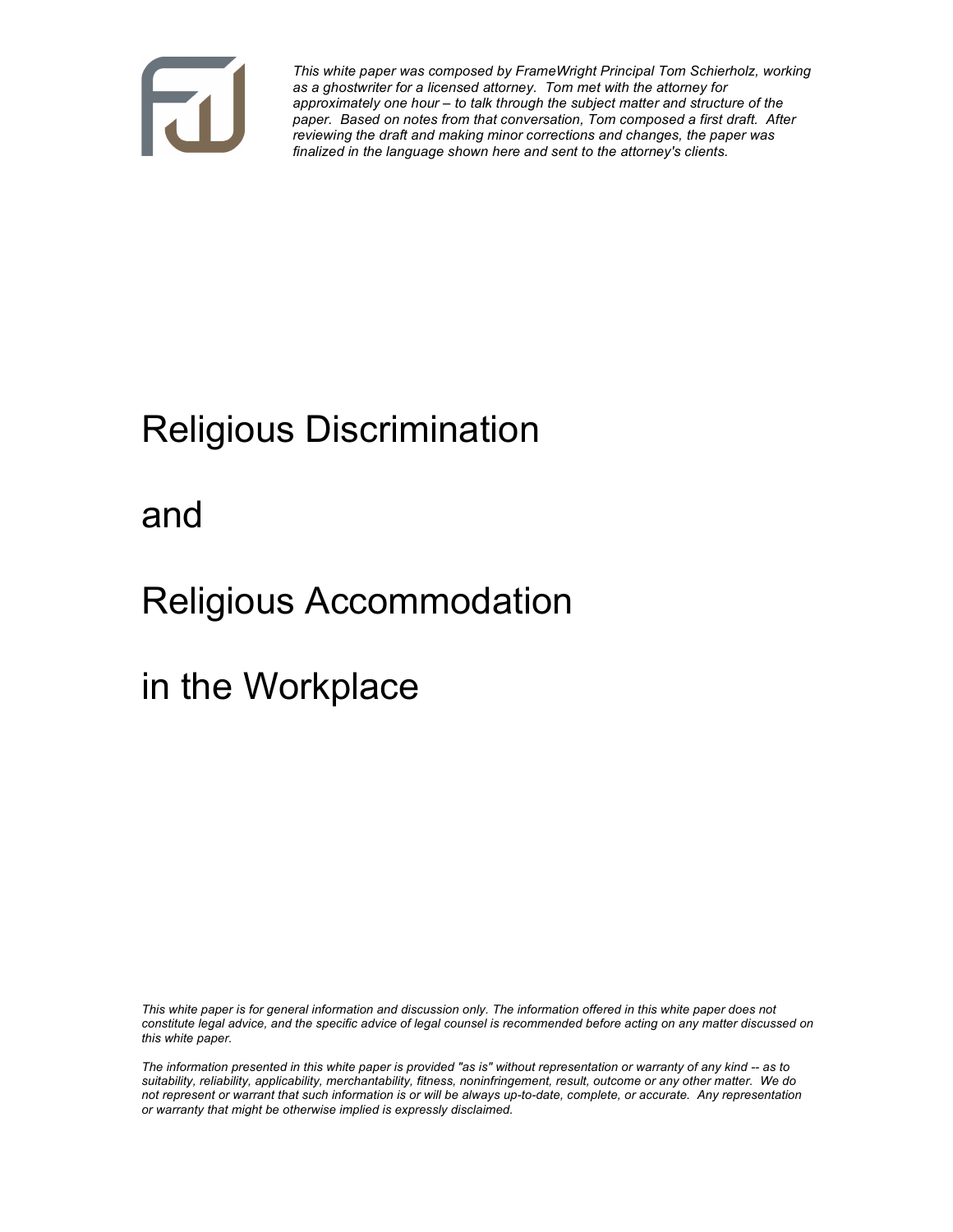ensitivity to religious issues in the workplace is growing. Consider the following scenarios: S

- 1. An employee who wears a thick beard is unable to don a safety mask and have it seal properly on his face to protect him from dangerous chemical vapors in the workplace. He refuses to shave his beard because he wears it for religious reasons.
- 2. An employee complains that she faces religious harassment and discrimination because a coworker casually spoke to her about the coworker's evangelical Christian religious beliefs and because the coworker posted religious sayings in the coworker's own cubicle.
- 3. A Muslim employee who works on a 24/7 assembly line requests to be excused from work briefly several times a day so that he may pray.
- 4. Another employee who works on the same assembly line requests not to be assigned Saturday shifts because his Seventh Day Adventist religious beliefs do not allow work on Saturdays.

In each instance, what legal obligations does an employer have to address employee complaints of religious harassment and discrimination, on the one hand, and employee requests for religious accommodation, on the other? The legal issues involved are complex, and assessing the legal obligations of an employer in such situations requires careful review of the facts of the individual case and the employer's existing employment practices. However, the relevant statutes and case law offer some guidance to employers.

This article will first discuss how religion has been defined by statute and case law. Second, it will discuss in general terms what may and may not constitute religious discrimination or harassment in the workplace. Finally, it will discuss in general terms what accommodations employers may be obligated to make for employees with respect to religion.

## **Religion and the Law**

As used in Title VII (the federal law that prohibits discrimination on the basis of religion, among other factors), the "term 'religion' includes all aspects of religious observance and practice, as well as belief. . ." 42 U.S.C. § 2000e(j). This definition is broad and has led courts to address a wide variety of employment situations involving religious belief and practice.

Courts have trouble setting the outer limits of the definition of "religion" and try to decide cases in ways that do not require a ruling as to whether a person's beliefs are sincerely held religious ones. When they have had to address the issue, some courts have said that a belief or practice that is religious in the individual's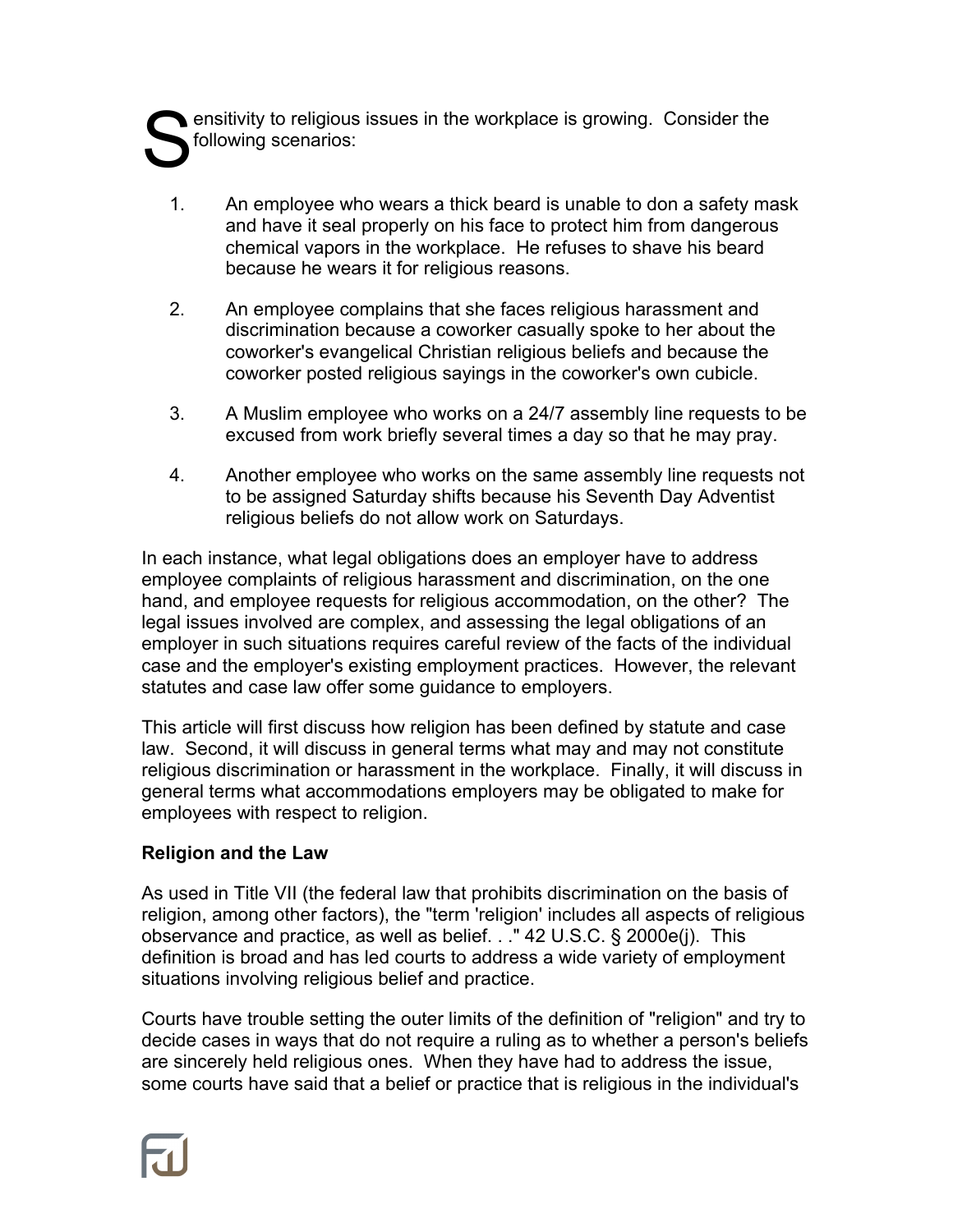*Religious Discrimination and Religious Accommodation in the Workplace Page 3 of 5*

"own scheme of things" may be adequate to obtain protection under Title VII. The guidelines of the United States Equal Employment Opportunity Commission go so far as to define "religious practices to include moral or ethical beliefs as to what is right and wrong which are sincerely held with the strength of traditional religious views."

#### **Religious Discrimination and Harassment**

ederal, state, and local laws prohibit discrimination on the basis of religion with respect to the terms and conditions of employment, just as they prohibit discrimination on the basis of sex or race. For example, an ederal, state, and local laws prohibit discrimination on the basis<br>with respect to the terms and conditions of employment, just as<br>prohibit discrimination on the basis of sex or race. For example<br>employer may not condition employment, or other benefits of employment on an employee's acceptance of a supervisor's religious beliefs. (There are exceptions for employment by religious organizations.) Supervisors must be careful not to express their religious and moral beliefs to their subordinates in ways that might suggest that adherence to those beliefs is necessary to success in their jobs. For example, a supervisor's keeping a Bible on his office shelf next to a dictionary and other reference books would probably not be seen as evidence of an intention to discriminate on the basis of religion. However, if at the beginning of a meeting to discuss a subordinate's annual review the supervisor cited portions of Scripture as a guide to the employment relationship, the employee, who then received a bad review, might conclude that it was because he did not accept the supervisor's religious beliefs and that he therefore was the victim of religious discrimination.

Part of the employer's duty not to discriminate on the basis of religion is a duty to stop harassment because of religion. The definition of religious harassment is parallel to that of sexual harassment. A hostile work environment can be created by offensive conduct directed at an employee because of that employee's religion if the conduct is so severe and pervasive that it affects a term or condition of employment and the employer fails to take reasonable steps to stop the conduct. However, conduct that is offensive to a person of religious sensibilities (such as frequent use of profanity) is not necessarily conduct directed at an employee because of the employee's religion.

At the same time, private employers have no duty to prevent all expressions by employees of religious belief, and employees have no right to be free from exposure to all religious expressions. Thus, for example, in situations similar to scenario 2, courts have found there is no basis for employees to claim they were harassed or discriminated against on account of their religion. Nonetheless, employers remain free to establish nondiscriminatory rules against conduct, such as religious proselytizing, that could be disruptive to the smooth operation of the workplace.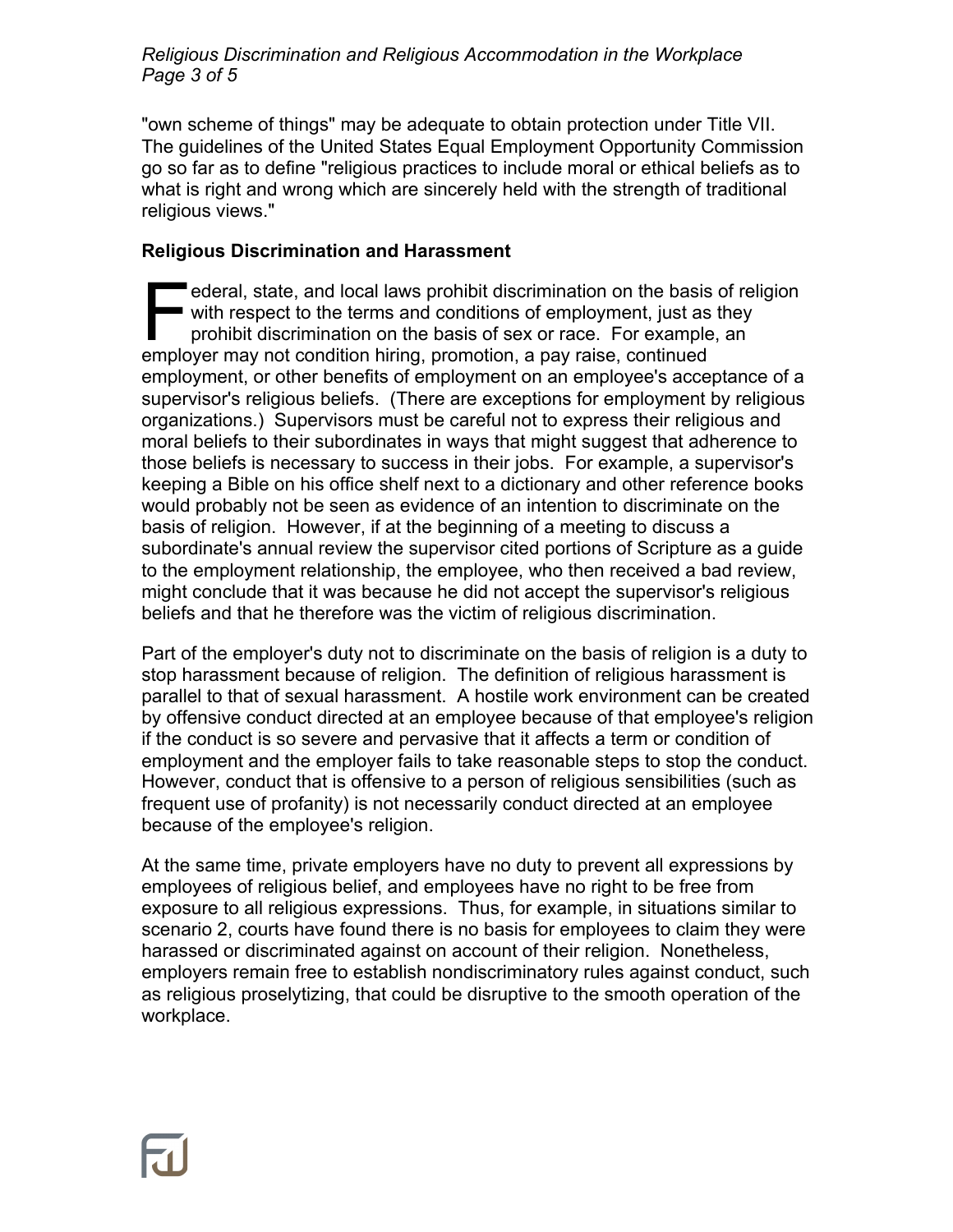*Religious Discrimination and Religious Accommodation in the Workplace Page 4 of 5*

## **Demands for Religious Accommodation**

Not only do employers have a duty not to allow religious discrimination or harassment but they also face a legal obligation to accommodate the religious beliefs and practices of their employees. However, that obligation is not absolute or open-ended. To get a better sense of the obligation, it may be useful to examine the legal criteria for a failure to accommodate claim.

#### **Failure to Accommodate Claim**

I

n order to establish a claim that his employer failed to accommodate religious belief or practice, a plaintiff must prove that:

- 1) he has a bona fide religious belief that conflicts with an employment requirement;
- 2) the employer was made aware of the conflict; *and*
- 3) the plaintiff was subjected to an adverse action (such as discharge) for not complying with the employment requirement.

If a plaintiff proves these three elements, an employer, to avoid liability, must show that:

- 1) it offered a reasonable accommodation (even if the accommodation was not necessarily the first choice of the employee); or
- 2) no accommodation is possible that would not cause an undue hardship to the employer.

#### **Reasonable Accommodation**

"Reasonable accommodation" is a term that should be familiar to people who work with the requirements of the Americans with Disabilities Act (ADA). In the context of religious issues, a reasonable accommodation is some arrangement that allows the employee to comply with an employment requirement while acting consistently with his religious beliefs. For example, the needs of the employee in scenario 3 above for time to pray during the workday might be met by allowing the employee to use his breaks for that purpose. The desire of the employee in scenario 4 not to work on Saturday might be met by allowing that employee to find another employee willing to switch workdays with him whenever the rotation scheduled the first employee to work on Saturdays.